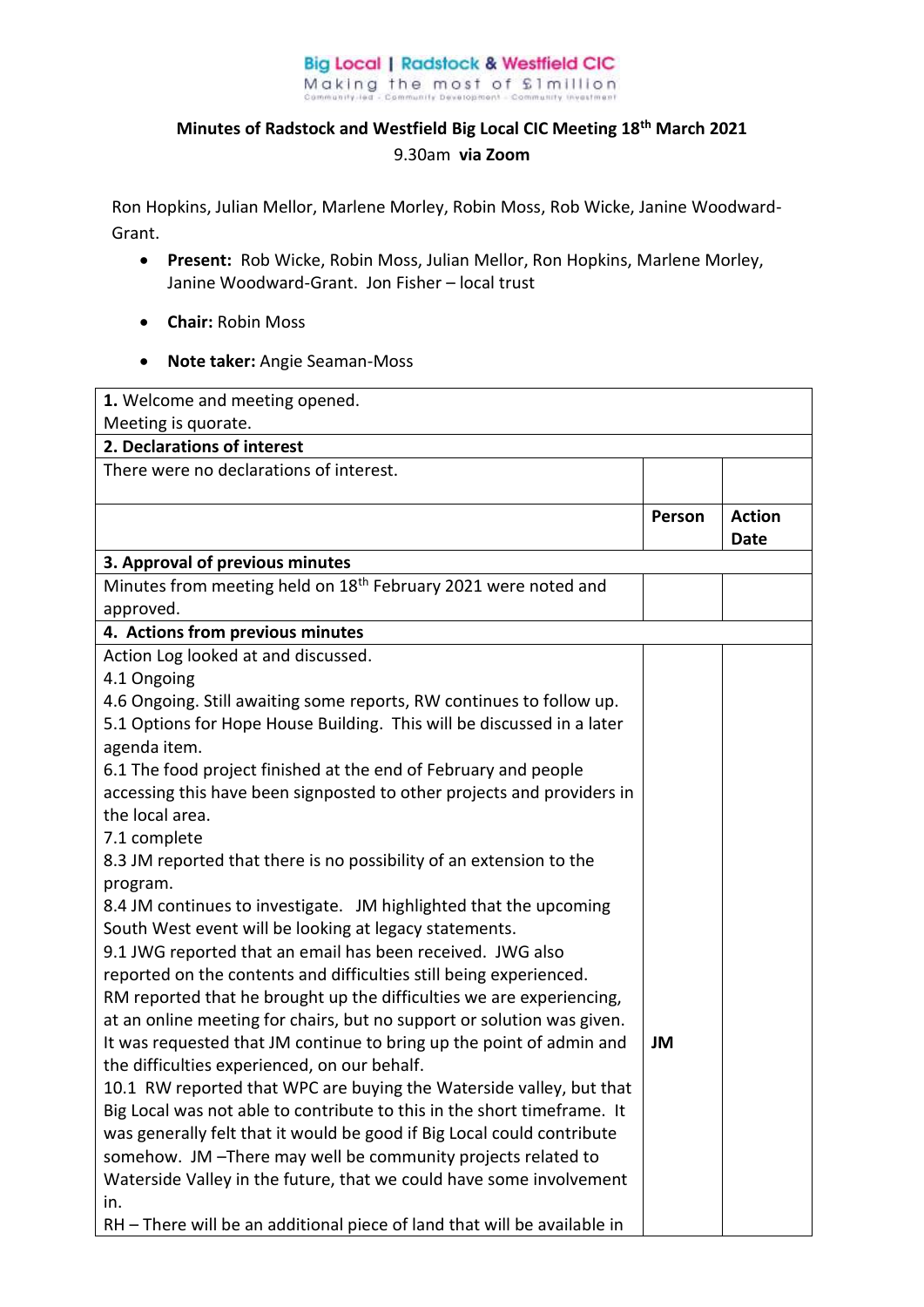## **Big Local | Radstock & Westfield CIC**

Making the most of £1million

| the future.                                                                                  |           |  |
|----------------------------------------------------------------------------------------------|-----------|--|
| 5. Hope House                                                                                |           |  |
| The new building works are progressing well. £100k has been paid.                            |           |  |
| Old Hope House Building-There is a pre application for housing for                           |           |  |
| this site.                                                                                   |           |  |
| At the partnership meet and mingle meeting projects were discussed                           |           |  |
| eg. Foyer project or homeless support. The Partnership are not                               |           |  |
| entirely happy with these options.                                                           |           |  |
| RM commented that there is no housing needs survey for this area at                          |           |  |
| present, but maybe this is something Big Local could undertake.                              |           |  |
| MM-commented that a housing needs survey for our area, would be                              |           |  |
| really useful information. The Journal reported that the Methodist                           |           |  |
| church could close, which could also mean this building could be                             |           |  |
| potential development.                                                                       |           |  |
| RM-It is important to keep an eye on these developments.                                     |           |  |
| JM- Community Led housing West - we could re-open discussions and                            |           |  |
| produce a plan of costings and bring this back to the partnership/CIC.                       |           |  |
| RM-How can we share the housing needs survey information and                                 |           |  |
| generate some income to assist with the costs that will be incurred                          |           |  |
| from undertaking such a piece of work?                                                       |           |  |
| RH- not entirely sure of the benefits of doing this kind of survey.                          |           |  |
| <b>Action</b>                                                                                |           |  |
| RW- to investigate time needed, cost and benefits analysis of doing                          | <b>RW</b> |  |
| this survey.                                                                                 |           |  |
|                                                                                              |           |  |
| 6. COVID response                                                                            |           |  |
| RW reported that the Hot meals service finished in February and                              |           |  |
| people have been signposted to other organisations for support.                              |           |  |
| Fosseway school exercise equipment - will have a quote ready this                            |           |  |
| month.                                                                                       |           |  |
| At Mary's school are doing their quote at present.                                           |           |  |
| 7. Projects                                                                                  |           |  |
| Information was circulated prior to the meeting.                                             |           |  |
| <b>Small Fund</b> – community food network. $RM - this$ is a good project to                 |           |  |
| be seen to be supporting, but not specifically targeted. It is revenue                       |           |  |
| funded and there is no specific information on how this project will                         |           |  |
| sustain funding for the future.                                                              |           |  |
| RH- questioned why this is needed, and why people are not being                              |           |  |
| directed to existing providers and food banks.                                               |           |  |
| JWG- commented, that she is not entirely happy with this project                             |           |  |
| proposal, as there are successful projects in the area already ie. The                       |           |  |
| food bank. However this is a community led project, but there are                            |           |  |
| other options available. There has been no communication with the                            |           |  |
|                                                                                              |           |  |
|                                                                                              |           |  |
| local food bank from this organisation.                                                      |           |  |
| JM read sections of the proposal from the project, to try to explain the                     |           |  |
| gap in need and access. Some people will exploit this, but need to<br>assess a genuine need. |           |  |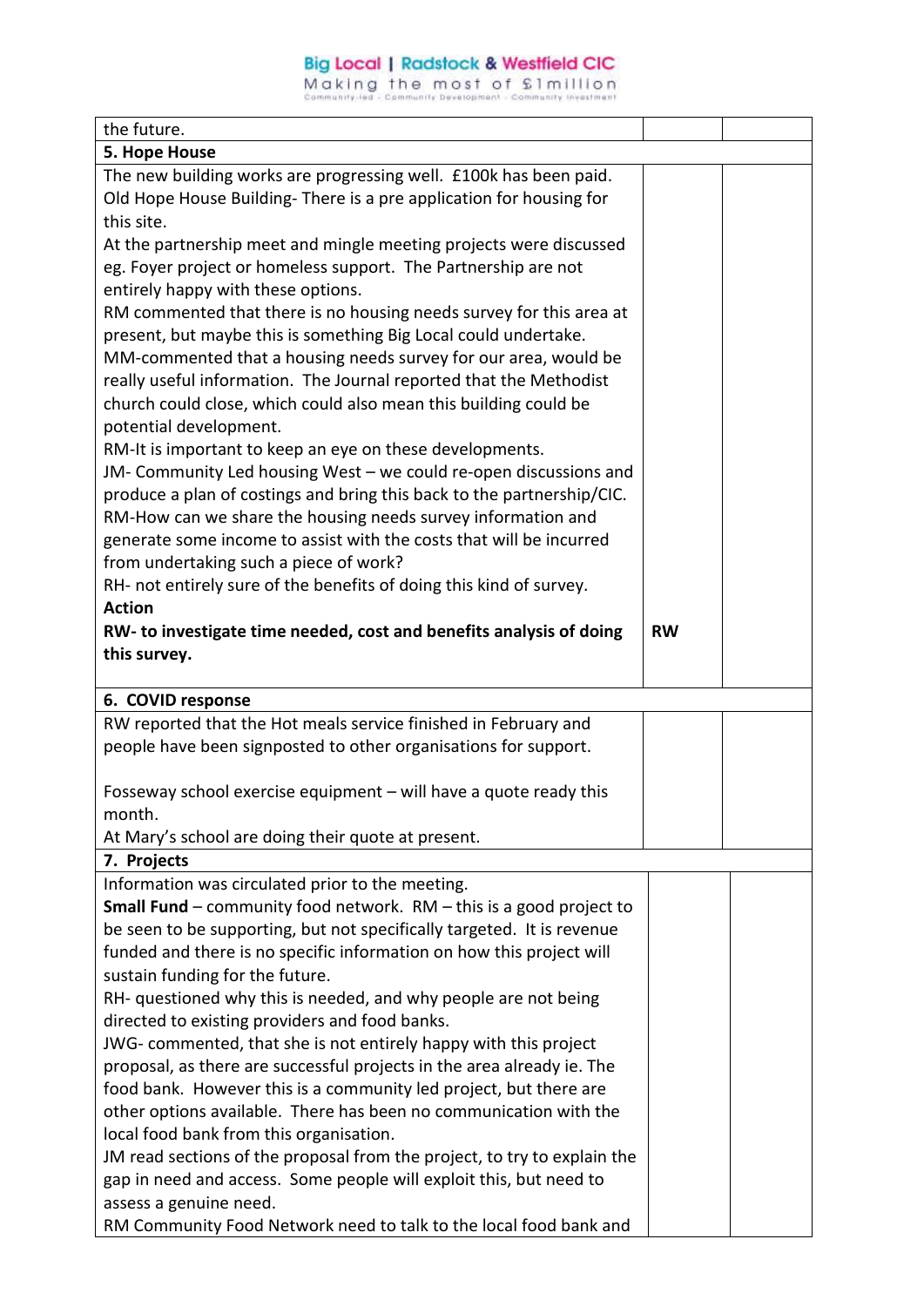| identify gaps.                                                          |           |  |
|-------------------------------------------------------------------------|-----------|--|
| RH- Requested that we ask the applicant to give us examples of the      |           |  |
| communications they have had with the local food bank, and any          |           |  |
| problems with communicating.                                            |           |  |
| JWG- has concerns about communication and time frame. If the food       |           |  |
| bank loses support, then it will close, which would create a problem in |           |  |
| the area in the long term.                                              |           |  |
| RW- has a list of similar projects.                                     |           |  |
| JF commented about dependency and how they intend to continue           |           |  |
| funding this project for the future.                                    |           |  |
| RW- voiced concerns re: distribution centre, which is currently in      |           |  |
| Midsomer Norton, which is not our area.                                 |           |  |
| JM-They will need to ensure that this is distributed in Radstock and    |           |  |
| Westfield.                                                              |           |  |
| <b>Summary</b>                                                          |           |  |
| It was thought this project is generally a good idea.                   |           |  |
| Ensure the best communication with the local Food Bank.                 | <b>RW</b> |  |
| Community Food Network to provide information of their                  |           |  |
| communications with the local Food Bank.                                |           |  |
| There are questions on co-ordination with the food bank and how         |           |  |
| they can assure us of a Radstock and Westfield based provision.         |           |  |
|                                                                         |           |  |
| 8. Plan 3                                                               |           |  |
| RW reported on the meet and mingle partnership meeting, and that        |           |  |
| the statements generated will be added to the legacy statement.         |           |  |
| Feedback so far is generally supportive. This information will go into  |           |  |
| the plan 3 draft, as well as background stats.                          |           |  |
| At the next CIC meeting we will discuss what to recommend to the        |           |  |
| partnership.                                                            |           |  |
|                                                                         |           |  |
| Thanks given to RW for all the hard work done.                          |           |  |
|                                                                         |           |  |
| 9. Finances                                                             |           |  |
| Thanks given to JWG for all the work on finances.                       |           |  |
| RM asked what money we are waiting for from local trust? JWG            |           |  |
| outlined the finances and money requested.                              |           |  |
|                                                                         |           |  |
| <b>10. AOB</b>                                                          |           |  |
| Local Trust events and workshops can be found on                        |           |  |
| https://localtrust.org.uk/big-local/events/<br>highlighted and noted.   |           |  |
|                                                                         |           |  |
| RW new work mobile number<br>07901950114                                |           |  |
| 3SG membership is due April $1st$ of £25. It was agreed to continue     |           |  |
|                                                                         |           |  |
| with this membership.                                                   |           |  |
| $JM - 25th$ March Green spaces meeting                                  |           |  |
| 29 <sup>th</sup> March South West meeting.                              |           |  |
|                                                                         |           |  |
|                                                                         |           |  |